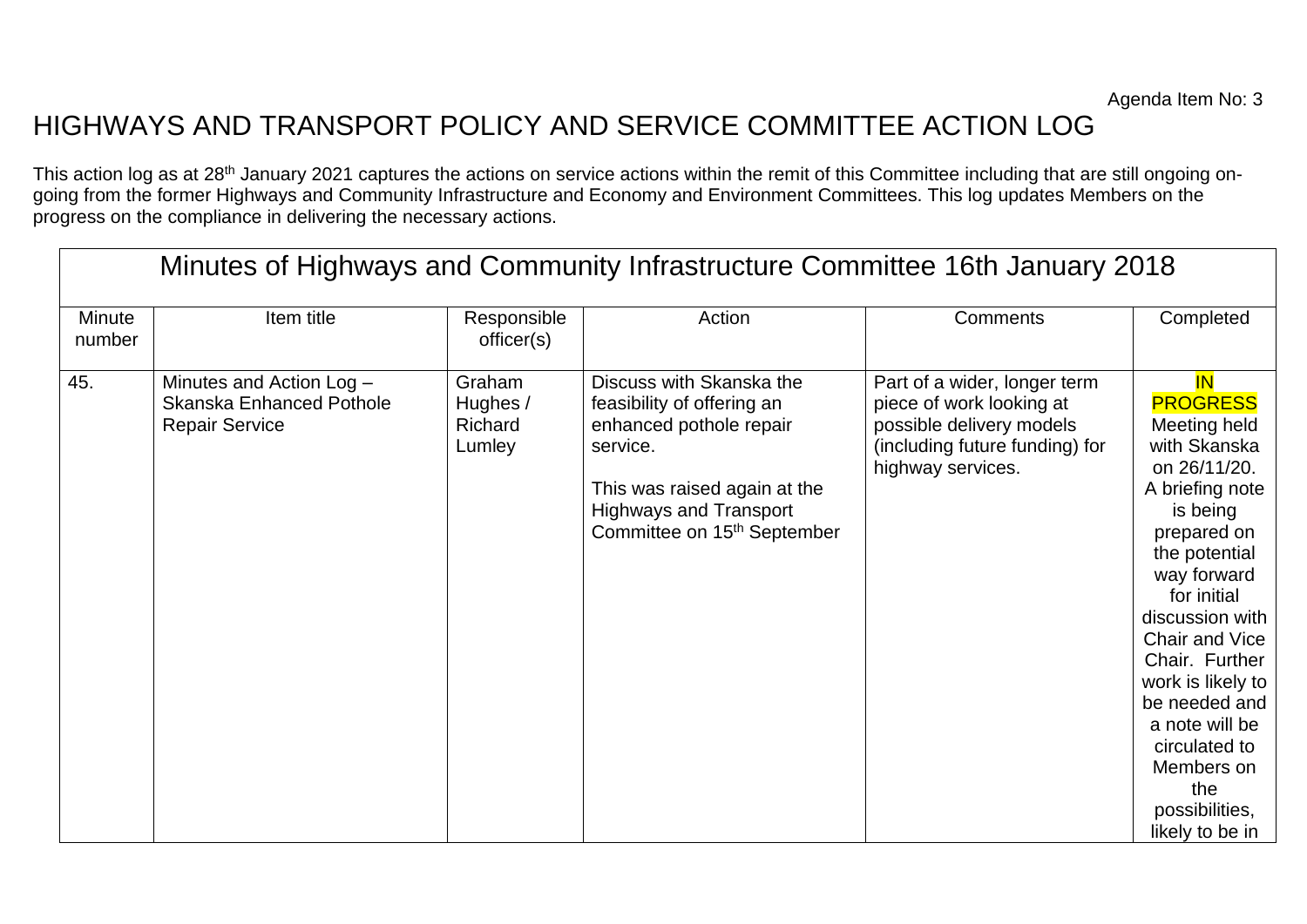|                                                                             |                                                                              |                                        |                                                                                                                                                                                                                                                                                                                                        |                                                                                                                                                                                   | the summer.                                                                                                    |  |
|-----------------------------------------------------------------------------|------------------------------------------------------------------------------|----------------------------------------|----------------------------------------------------------------------------------------------------------------------------------------------------------------------------------------------------------------------------------------------------------------------------------------------------------------------------------------|-----------------------------------------------------------------------------------------------------------------------------------------------------------------------------------|----------------------------------------------------------------------------------------------------------------|--|
| Minutes of Highways and Community Infrastructure Committee 9th July 2019    |                                                                              |                                        |                                                                                                                                                                                                                                                                                                                                        |                                                                                                                                                                                   |                                                                                                                |  |
| Minute<br>number                                                            | Item title                                                                   | Responsible<br>officer(s)              | Action                                                                                                                                                                                                                                                                                                                                 | Comments                                                                                                                                                                          | Completed                                                                                                      |  |
| 124.                                                                        | Road Casualty Data Annual<br>Report                                          | <b>Matt Staton</b>                     | The Chairman commented that<br>the findings of the research<br>project regarding likely collision<br>sites being undertaken with<br>Loughborough University could<br>be brought to the committee for<br>information and comment.                                                                                                       | Matt Staton to liaise with<br>Loughborough University in<br>relation to published outputs<br>from the project. The<br>information was to be<br>presented to a Members<br>Seminar. | On hold until<br>the seminar<br>programme<br>resumes. Will<br>be<br>programmed<br>when dates<br>are available. |  |
| Minutes of Highways and Transport Committee 15 <sup>th</sup> September 2020 |                                                                              |                                        |                                                                                                                                                                                                                                                                                                                                        |                                                                                                                                                                                   |                                                                                                                |  |
| 24.                                                                         | Minutes Action Log (Minute 151<br><b>Wisbech Access Strategy Phase</b><br>1) | Chairman<br>Cllr<br><b>Bates</b>       | Noting that Cllr King had been<br>appointed as an additional<br>member to the Wisbech<br>Steering Group via the Outside<br>Organisations delegations<br>process, Cllr Dupre asked<br>whether she could be<br>considered via the same<br>process for an appointment to<br>the Heavy Goods Vehicle (HGV)<br>Diamond Area Steering Group. | The Chairman agreed to<br>speak to the Chairman of the<br><b>Steering Group, Councillor</b><br>Criswell.                                                                          | In progress                                                                                                    |  |
| 25.                                                                         | Winter Service Plan 2020-21                                                  | Chairman<br>Councillor<br><b>Bates</b> | It was suggested that the<br>volunteer mutual aid groups<br>formed during the Covid 19<br>lockdown would be an excellent<br>source for potential new recruits.                                                                                                                                                                         | The Chairman to provide an<br>oral update.                                                                                                                                        | <b>Action Ongoing</b>                                                                                          |  |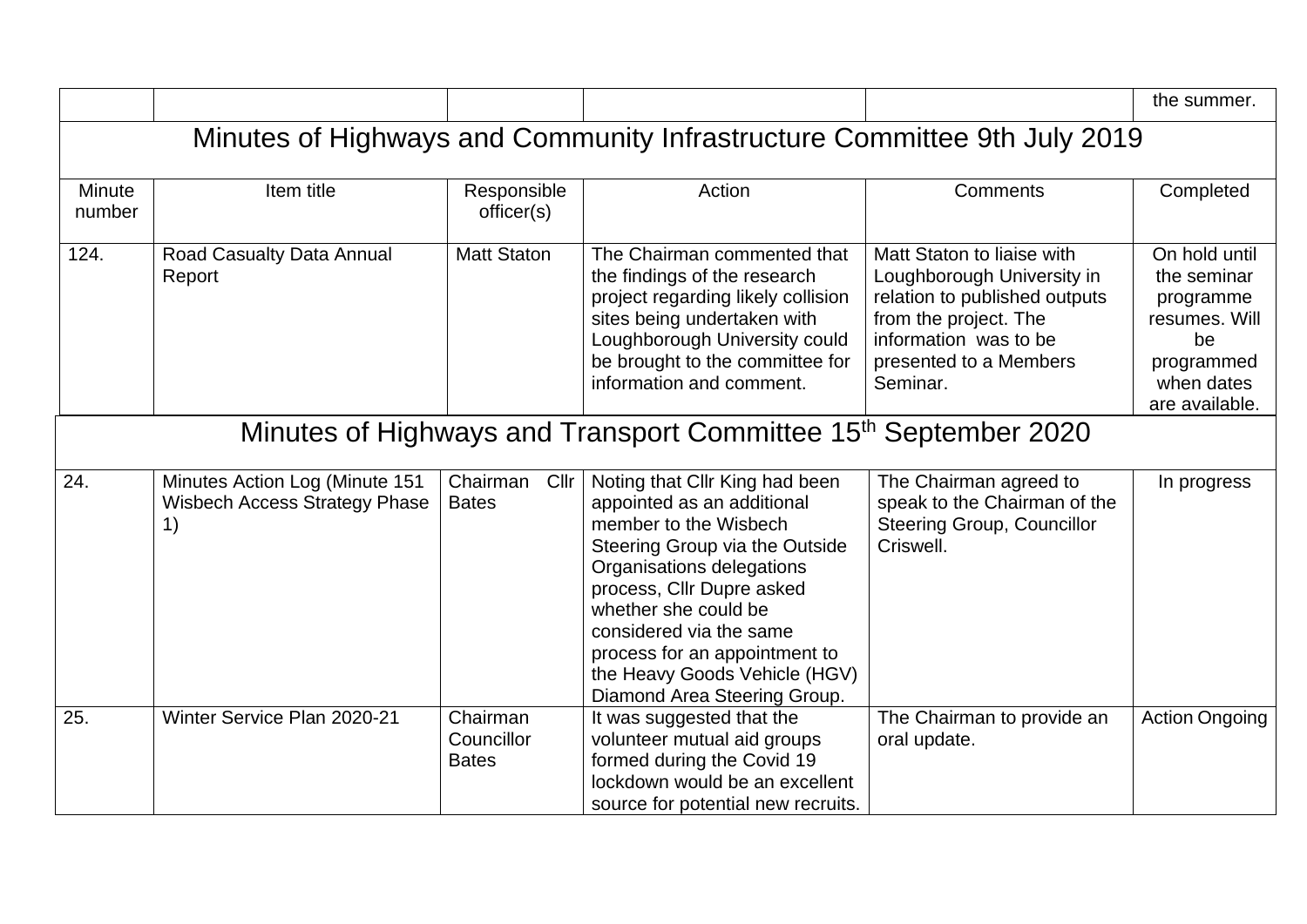|                  |                                                                          |                                          | The Chairman had already been<br>in discussion with the Councillor<br>Criswell, Chairman of the<br><b>Communities and Partnership</b><br>Committee in respect of seeking<br>new volunteers and obtaining<br>contact points from such groups<br>and would pass them on to the<br>officers. |                                                                                                                                                                                                                                                                                                                                                                                                                   |                       |  |  |  |
|------------------|--------------------------------------------------------------------------|------------------------------------------|-------------------------------------------------------------------------------------------------------------------------------------------------------------------------------------------------------------------------------------------------------------------------------------------|-------------------------------------------------------------------------------------------------------------------------------------------------------------------------------------------------------------------------------------------------------------------------------------------------------------------------------------------------------------------------------------------------------------------|-----------------------|--|--|--|
| 29.              | Cambridgeshire Highways<br>Contract Annual Report 2019-20                | Richard<br>Lumley /<br>Graham<br>Hughes  | Request for a new policy for<br>seeking compensation for<br>developer damage to free up<br>local highways offices<br>resources.                                                                                                                                                           | Officers would investigate the<br>practicalities and bring back<br>proposals for further<br>consideration on this wide<br>ranging issue.                                                                                                                                                                                                                                                                          | <b>Action Ongoing</b> |  |  |  |
|                  | Minutes of Highways and Transport Committee 6 <sup>th</sup> October 2020 |                                          |                                                                                                                                                                                                                                                                                           |                                                                                                                                                                                                                                                                                                                                                                                                                   |                       |  |  |  |
| Minute<br>number | Item title                                                               | Responsible<br>officer(s)                | Action                                                                                                                                                                                                                                                                                    | <b>Comments</b>                                                                                                                                                                                                                                                                                                                                                                                                   | Completed             |  |  |  |
| 30.              | <b>COVID-19 Cycling Proposals</b>                                        | Graham<br><b>Hughes</b><br>/Jeremy Smith | To identify funding to update the<br>cycling map of Wisbech                                                                                                                                                                                                                               | CCC does not have funding<br>available for this but<br>alternative ways of<br>completing this have been<br>suggested utilising the<br>individuals who produced the<br>original map. Issue raised at<br>19.01.21 Committee -<br>officers to explore further.<br>Funding for this has been<br>identified from the cycling<br>budget and the team will now<br>work with the designer,<br>keeping Cllr King informed, | Completed             |  |  |  |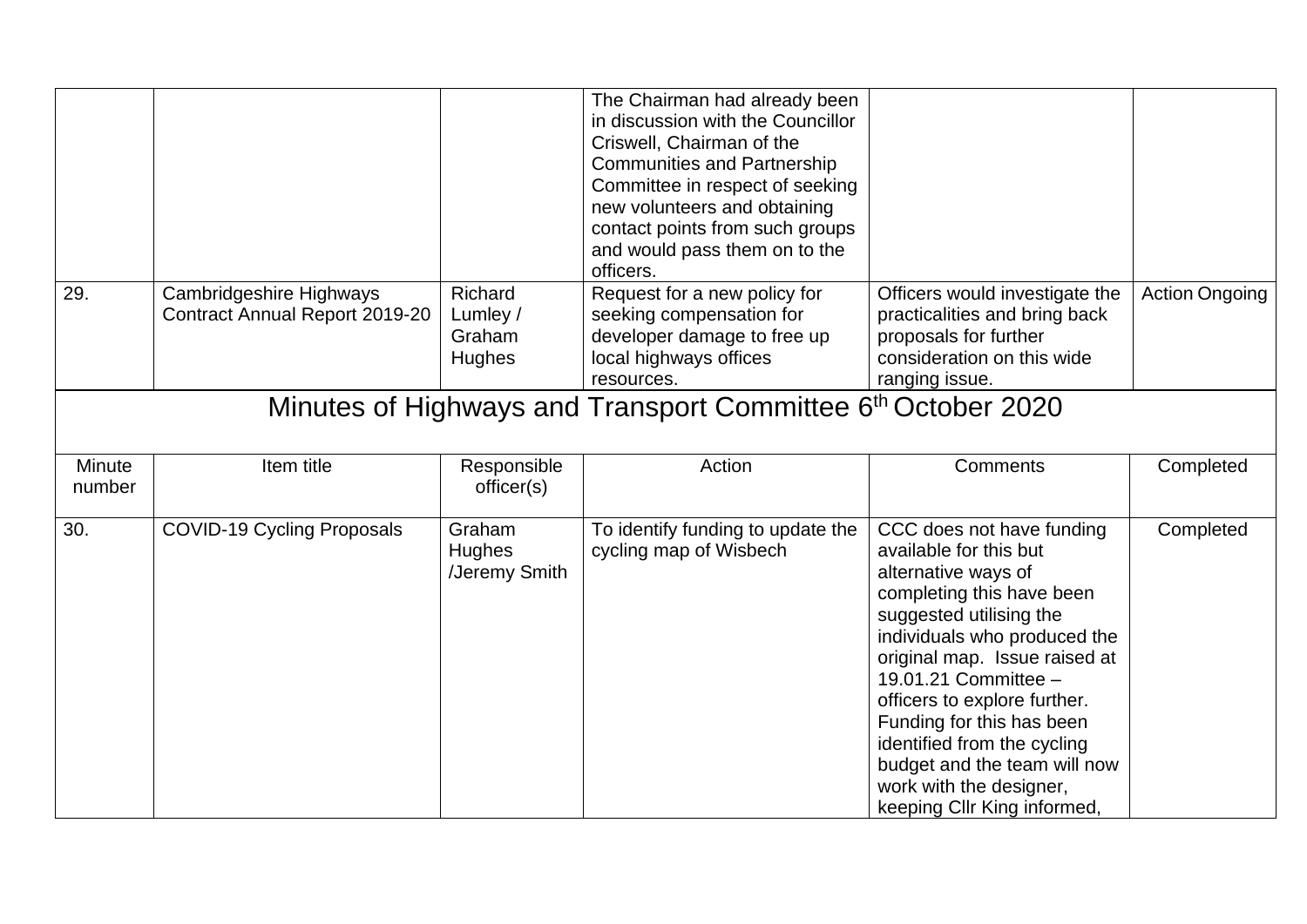|     |                                                                           |                                          |                                                                                                                                                                                                    | to update and distribute the<br>map                                                                                                                                                                                                                                                                                                                                                                                                                                                                         |           |  |  |
|-----|---------------------------------------------------------------------------|------------------------------------------|----------------------------------------------------------------------------------------------------------------------------------------------------------------------------------------------------|-------------------------------------------------------------------------------------------------------------------------------------------------------------------------------------------------------------------------------------------------------------------------------------------------------------------------------------------------------------------------------------------------------------------------------------------------------------------------------------------------------------|-----------|--|--|
| 30. | <b>COVID-19 Cycling Proposals</b>                                         | Graham<br><b>Hughes</b><br>/Jeremy Smith | Asked if schemes could still be<br>added to tranche 2 of Active<br><b>Travel projects</b>                                                                                                          | Further proposals may be<br>considered but ideas need to<br>be received by the end of<br>January. At Committee on<br>19.01.21, it was agreed that<br>a briefing note would be<br>circulated to all Members,<br>setting out the criteria,<br>timescales and funding for<br><b>Active Travel Projects.</b><br>Some further proposals have<br>been received and these<br>have been incorporated in<br>the list. The list has been<br>assessed by our consultants<br>and this has been circulated<br>to Members | Completed |  |  |
|     | Minutes of Highways and Transport Committee 19 <sup>th</sup> January 2021 |                                          |                                                                                                                                                                                                    |                                                                                                                                                                                                                                                                                                                                                                                                                                                                                                             |           |  |  |
| 63. | Minutes Action Log                                                        | Dawn Cave/<br>Graham<br>Hughes           | Committee had previously<br>agreed a report on Wisbech<br>Access Strategy would come to<br>Committee. Clerk to check what<br>was agreed and schedule a<br>report to a future Committee<br>meeting. |                                                                                                                                                                                                                                                                                                                                                                                                                                                                                                             |           |  |  |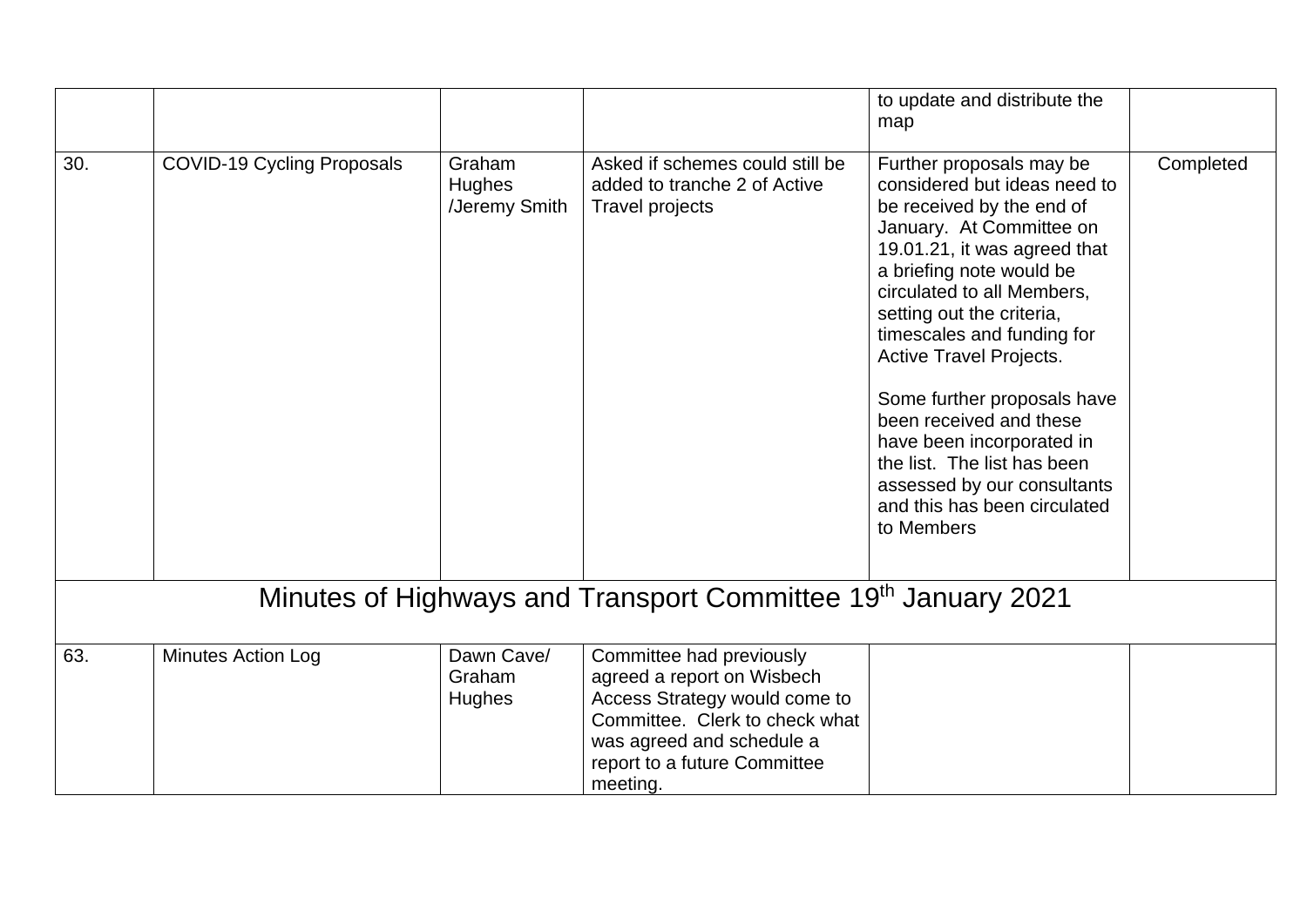| 66.              | <b>Cambridgeshire County Council</b><br><b>Commuted Sum Proposals</b> | <b>Justin Styles</b><br>Jonathon<br>Judah | Final consultation document to<br>be circulated to Members, who<br>could then comment<br>accordingly. Action required.           | The document is currently<br>being developed and the<br>intention is to circulate this to<br>Members by the end of May                                                                                                    | <b>Action</b><br>Ongoing |
|------------------|-----------------------------------------------------------------------|-------------------------------------------|----------------------------------------------------------------------------------------------------------------------------------|---------------------------------------------------------------------------------------------------------------------------------------------------------------------------------------------------------------------------|--------------------------|
|                  |                                                                       |                                           | Minutes of Highways and Transport Committee 10 <sup>th</sup> March 2021                                                          |                                                                                                                                                                                                                           |                          |
| Minute<br>number | Item title                                                            | Responsible<br>officer(s)                 | Action                                                                                                                           | Comments                                                                                                                                                                                                                  | Completed                |
| 77.              | <b>Finance Monitoring Report</b>                                      | Graham<br><b>Hughes</b>                   | Provide update on Leverington<br><b>LHI</b> scheme                                                                               | Highways updated the local<br>member on this scheme                                                                                                                                                                       | Complete                 |
| 78.              | <b>Integrated Transport Block</b><br>Funding Allocation.              | Elsa Evans                                | Provide details of how the £15k<br>Accessibility Budget had been<br>spent                                                        | £6,372.77 had been spent. A<br>breakdown is shown below*.<br>Remaining budget has been<br>committed<br>and<br>carried<br>forward to 2021/22.                                                                              | Complete                 |
| 78.              | <b>Integrated Transport Block</b><br>Funding Allocation.              | Elsa Evans                                | <b>Circulate TIP to all Members</b><br>once ready                                                                                | Email sent 23.03.21                                                                                                                                                                                                       | Complete                 |
| 79.              | <b>Highway Operational Standards</b><br>(HOS) Annual Review           | Richard<br>Lumley                         | Provide confirmation of whether<br>there had been an underspend<br>relating to gulley maintenance in<br>previous financial years | There was an underspend in<br>2020/21 of £101,198 and an<br>underspend in 2019/20 of<br>£28,856                                                                                                                           | Complete                 |
| 79.              | <b>Highway Operational Standards</b><br>(HOS) Annual Review           | Richard<br>Lumley                         | Officers undertook to explore<br>further issues that have<br>reportedly arisen following<br>recent surface dressing              | All work is inspected and<br>remedial work carried out in a<br>prompt manner. All sites have<br>a two-year guarantee so<br>defects are the responsibility<br>of the contractor to resolve at<br>their expense. In general | Complete                 |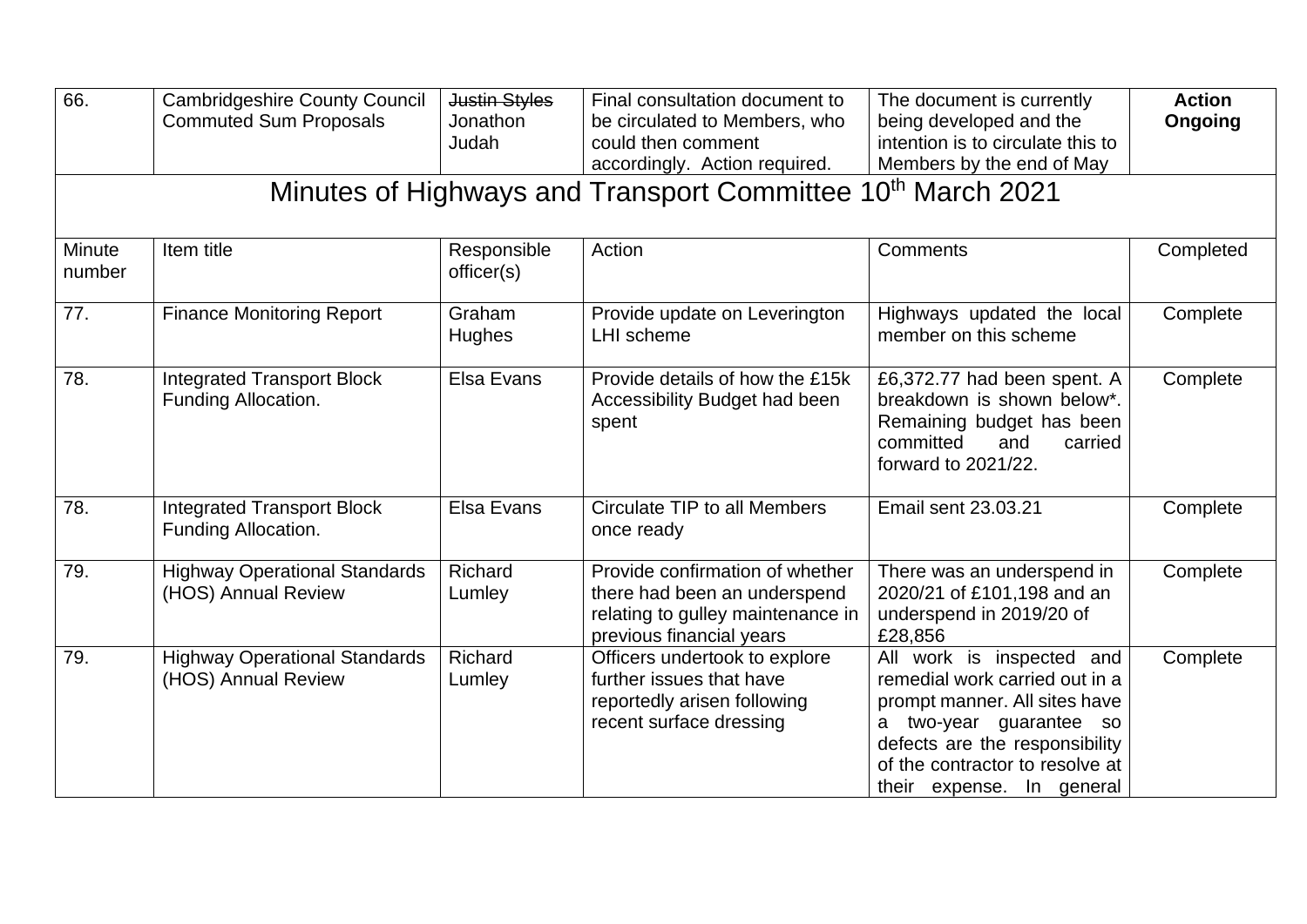|     |                                                             |                     |                                                                                       | surface treatment sites are of<br>good standard.<br>Highways has been in contact<br>with the member who raised<br>concerns at the meeting, to<br>explain the surface treatment<br>processes and has taken on<br>from the<br>board comments<br>residents. There was concern<br>regarding gullys being blocked<br>due to the surfacing. There had<br>been a weather event earlier in<br>the<br>causing<br>year<br>some<br>properties to flood and there was<br>concern that the gullys should be<br>left clear and running free. |          |
|-----|-------------------------------------------------------------|---------------------|---------------------------------------------------------------------------------------|--------------------------------------------------------------------------------------------------------------------------------------------------------------------------------------------------------------------------------------------------------------------------------------------------------------------------------------------------------------------------------------------------------------------------------------------------------------------------------------------------------------------------------|----------|
| 79. | <b>Highway Operational Standards</b><br>(HOS) Annual Review | <b>Mike Atkins</b>  | Review the paragraph to ensure<br>clarity regarding allocations<br>based on geography | The reference to<br>geographical disaggregation<br>of funding was thought to be<br>out of date and has now<br>been removed from the<br>Strategy document, as<br>approved by AD Highways.                                                                                                                                                                                                                                                                                                                                       | Complete |
| 80. | A14 Cambridge to Huntingdon<br><b>Scheme Update</b>         | <b>Andy Preston</b> | Invite Highways England to<br>attend May meeting of<br>Committee                      | A letter has been sent to<br>Highways England on<br>14.04.21 inviting them to the<br>May committee meeting                                                                                                                                                                                                                                                                                                                                                                                                                     | Complete |

**\*Action 78: Breakdown of accessibility budget**